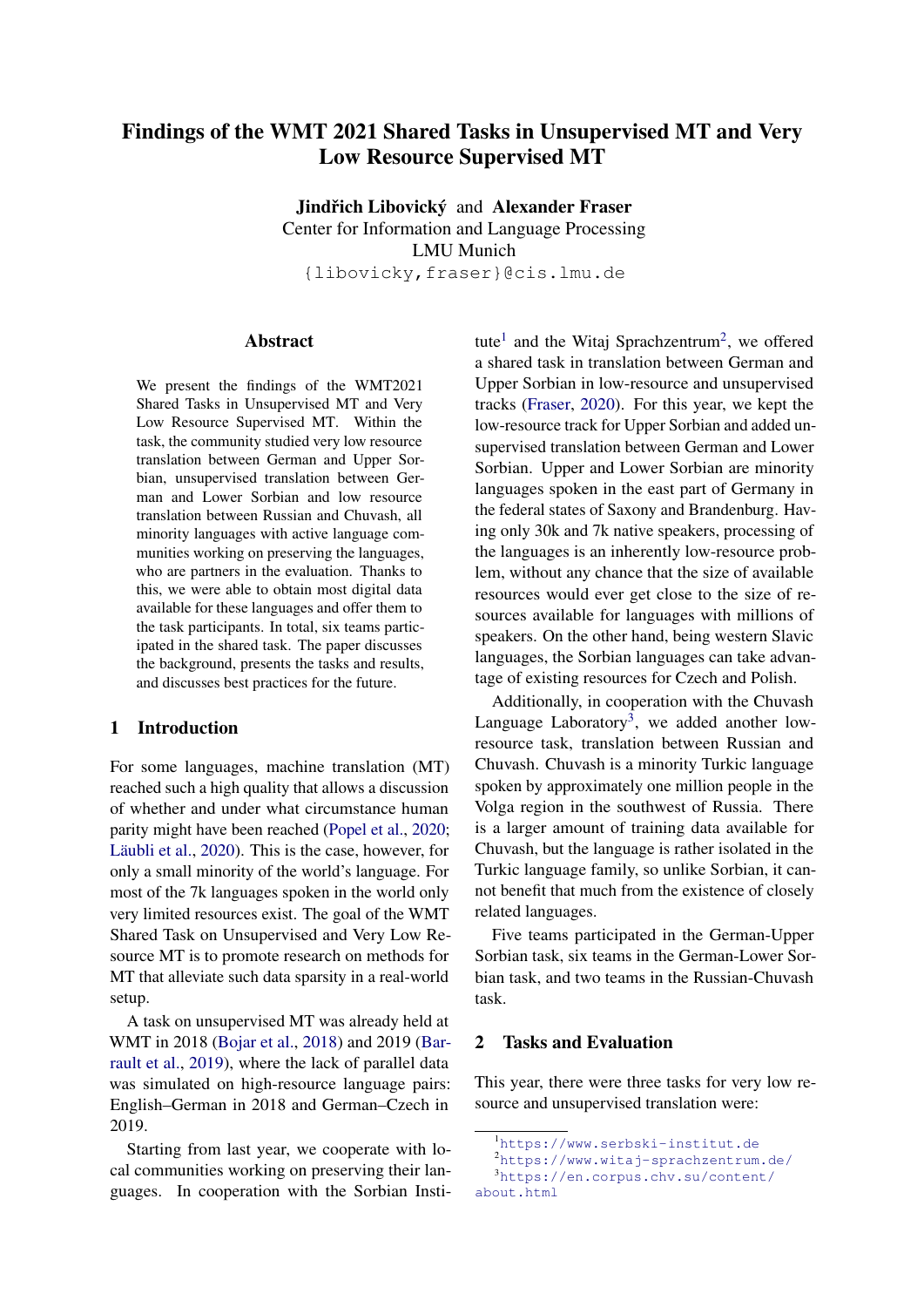- Very Low Resource Supervised Machine Translation: *German* ↔ *Upper Sorbian.*
- Unsupervised Machine Translation: *German* ↔ *Lower Sorbian.*
- Low Resource Supervised Machine Translation: *Russian* ↔ *Chuvash*.

To make the submissions better comparable with each other, we only allowed using resources released for the task (see Section [3\)](#page-2-0) and resources for related languages commonly used in other WMT tasks. The use of large models pre-trained on large datasets was not allowed. By this decision, we wanted to motivate the participants to find better use of limited language resources.

**German** $\leftrightarrow$ **Upper Sorbian.** There is only a very limited amount of parallel data between Upper Sorbian and German. However, because Upper Sorbian is closely related to Czech and Polish, we encouraged the use of all German, Czech and Polish data released for WMT. Other parallel data released from the WMT News Task were also allowed, but the participants were recommended not to use them. Unlike last year, there was no unsupervised task for Upper Sorbian.

**German** $\leftrightarrow$ **Lower Sorbian.** For this task, no parallel training data were available, as the only available Lower Sorbian data were monolingual. Lower Sorbian is closely related to other Western Slavic languages, so the same related language data as for the Upper Sorbian task was allowed.

Russian↔Chuvash. The Chuvash language is not that critically low-resource as the Sorbian languages, but it is still affected by being a minority language. The participants were provided with parallel and monolingual data that we released for the task. Additional data that might be used: Chuvash-Russian part of the JW300 corpus (Agić and Vulić, [2019\)](#page-4-2). In addition, the participants were encouraged to use the Kazakh–Russian corpus and monolingual Kazakh data from WMT19 [\(Barrault et al.,](#page-4-1) [2019\)](#page-4-1) and monolingual Russian data made available for the WMT News tasks.

Evaluation. Following the recent literature on MT evaluation [\(Mathur et al.,](#page-5-3) [2020;](#page-5-3) [Marie et al.,](#page-5-4) [2021;](#page-5-4) [Kocmi et al.,](#page-5-5) [2021\)](#page-5-5), we evaluate the systems

| Dataset                                                                                                                                                                                          | # lines | $#$ chars. |  |  |  |  |  |
|--------------------------------------------------------------------------------------------------------------------------------------------------------------------------------------------------|---------|------------|--|--|--|--|--|
| German <sup>↔</sup> Upper Sorbian                                                                                                                                                                |         |            |  |  |  |  |  |
| WMT20 parallel data                                                                                                                                                                              | 60k     | 11M        |  |  |  |  |  |
| Parallel data provided by the Witaj Sprachzentrum, col-<br>lected for the development of its own tranlator SoTra <sup>4</sup> .                                                                  |         |            |  |  |  |  |  |
| Additional parallel data                                                                                                                                                                         | 87k     | 17M        |  |  |  |  |  |
| Additional parallel Witaj Sprachzentrum collected since<br>the last year.                                                                                                                        |         |            |  |  |  |  |  |
| Sorbian Institute mono                                                                                                                                                                           | 340k    | 39M        |  |  |  |  |  |
| Upper Sorbian monolingual data provided by the Sorbian<br>Institute. This contains a high quality corpus and some<br>medium quality data which were mixed together.                              |         |            |  |  |  |  |  |
| Witaj mono                                                                                                                                                                                       | 222k    | 19M        |  |  |  |  |  |
| Upper Sorbian monolingual data provided by the Witaj<br>Sprachzentrum (high quality).                                                                                                            |         |            |  |  |  |  |  |
| Web monolingual                                                                                                                                                                                  | 134k    | 12M        |  |  |  |  |  |
| Upper Sorbian monolingual data scraped from the web by<br>CIS, LMU. This should be used with caution, it is probably<br>noisy, it might erroneously contain some data from related<br>languages. |         |            |  |  |  |  |  |
| German↔Lower Sorbian                                                                                                                                                                             |         |            |  |  |  |  |  |
| Sorbian Institute mono                                                                                                                                                                           | 145k    | 14M        |  |  |  |  |  |

| The sentences come from the Lower Sorbian reference |  |  |
|-----------------------------------------------------|--|--|
| corpus and were provided by the Sorbian Institute.  |  |  |

| $Russian \leftrightarrow Chuvash$                                                                                                                   |      |      |  |  |  |  |  |  |
|-----------------------------------------------------------------------------------------------------------------------------------------------------|------|------|--|--|--|--|--|--|
| Parallel corpus                                                                                                                                     | 714k | 181M |  |  |  |  |  |  |
| A parallel corpus being collected by the Chuvash Lan-<br>guage Laboratory since 2016 with the goal of promoting<br>automatic processing of Chuvash. |      |      |  |  |  |  |  |  |
| <b>Bilingual dictionary</b>                                                                                                                         | 74k  | 182k |  |  |  |  |  |  |
| Monolingual Chuvash                                                                                                                                 | 5.6M | 749M |  |  |  |  |  |  |
| The dataset contains monolingual sentences from various<br>publicly available sources including Wikipedia, web crawl<br>and fiction.                |      |      |  |  |  |  |  |  |

Table 1: Overview of the data made available for the shared task.

using multiple evaluation measures, both stringbased and model-based, and perform statistical testing to decide the ranking of the systems. In particular, we use the BLEU Score [\(Papineni et al.,](#page-5-6) [2002\)](#page-5-6), chrF score (Popović, [2015\)](#page-5-7) as implemented in SacreBLEU [\(Post,](#page-5-8)  $2018$ ).<sup>[5](#page-1-1)</sup> Further, we evaluate the models using BERTScore [\(Zhang et al.,](#page-6-0) [2020\)](#page-6-0)<sup>[6](#page-1-2)</sup> with XLM-RoBERTa Large [\(Conneau et al.,](#page-5-9) [2020\)](#page-5-9) as an underlying model for German and Russian

<span id="page-1-0"></span><sup>4</sup><https://sotra.app/>

<span id="page-1-1"></span><sup>5</sup>BLEU score signature nrefs:1|case:mixed| eff:no|tok:13a|smooth:exp|version:2.0.0 chrF score signature nrefs:1|case:mixed|eff:yes| nc:6|nw:0|space:no|version:2.0.0

<span id="page-1-2"></span><sup>6</sup>[https://github.com/Tiiiger/bert\\_score](https://github.com/Tiiiger/bert_score)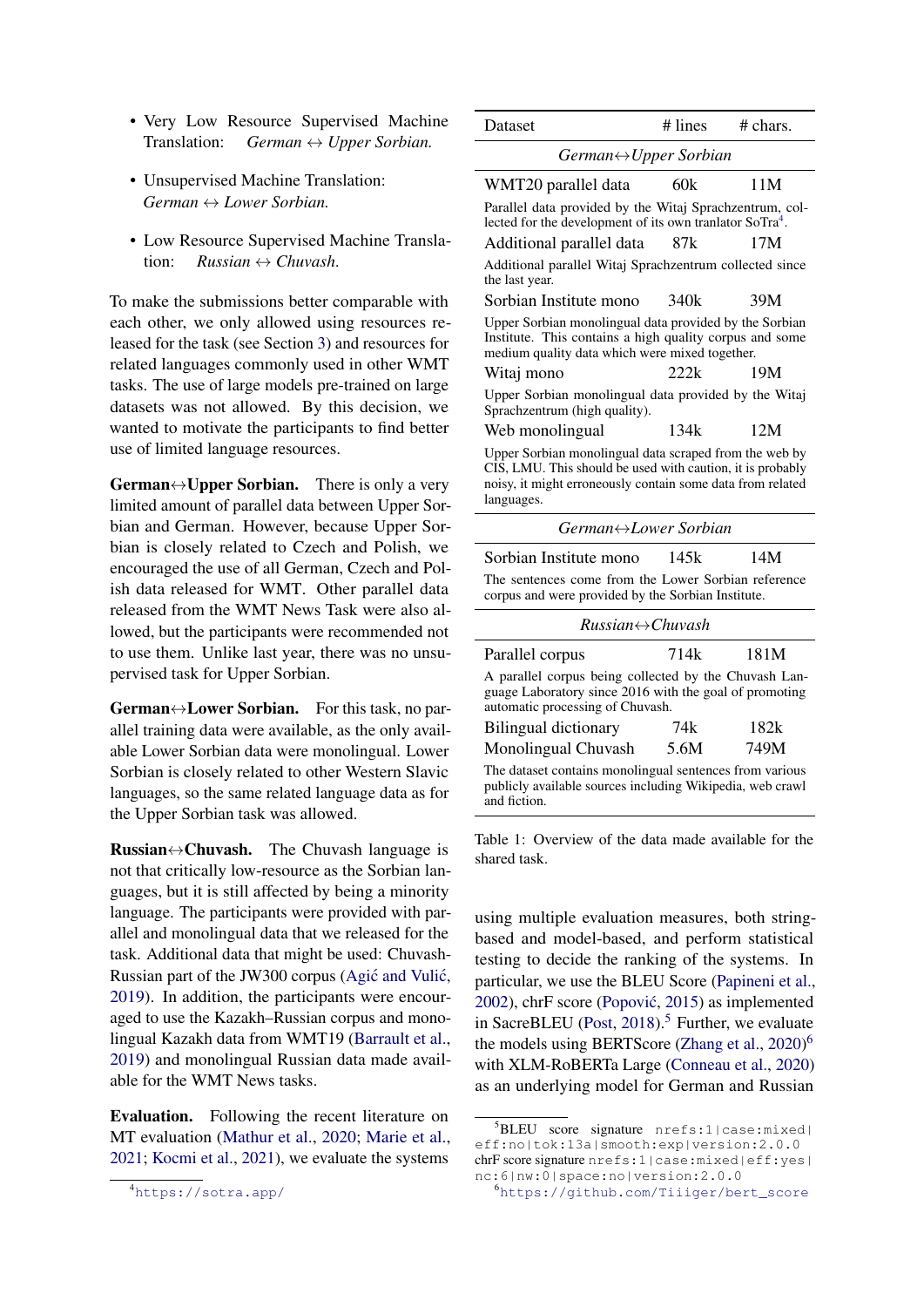<span id="page-2-1"></span>

| Team                              | Archi-<br>tec-<br>ture                 | Pre-<br>training    | Pre-<br>training<br>data | German/<br>Russian<br>mono. | <b>BT</b><br>iter. | BT filtering                           | Data tricks                                     | Seg-<br>men-<br>tation | $En-$<br>sem-<br>bling | Tookit      |  |
|-----------------------------------|----------------------------------------|---------------------|--------------------------|-----------------------------|--------------------|----------------------------------------|-------------------------------------------------|------------------------|------------------------|-------------|--|
|                                   | German $\leftrightarrow$ Upper Sorbian |                     |                          |                             |                    |                                        |                                                 |                        |                        |             |  |
| <b>NoahNMT</b>                    | Big                                    | $de-cs$             | 15M                      | 100M                        | 5                  | None                                   |                                                 | <b>BPE</b>             | Yes                    | Inhouse     |  |
| NRC-CNRC                          | <b>Base</b>                            | $de-cs$             | 16.5M                    | 5M                          | 2                  | Moore and<br>Lewis $(2010)$            | Tagged BT,<br><b>BPE</b> Dropout,<br>Lang. tags | <b>BPE</b>             | Yes                    | Sockeye     |  |
| <b>IICT-Yverdon</b>               | <b>Base</b>                            | $de-cs$             | 3M                       | 1M                          | $\mathbf{1}$       | Length                                 |                                                 | <b>SP</b>              | Yes                    | OpenNMT     |  |
| <b>CFILT</b>                      | Base                                   | mono<br>de, hsb     | $2\times$ .7M            | .7M                         | 60                 | None                                   | <b>BPE</b> Dropout                              | <b>BPE</b>             | No                     | <b>MASS</b> |  |
| <b>LMU</b> Munich                 | Big                                    | $de-cs$             | 25M                      | 15M                         | 4                  | Length                                 | Tagged BT                                       | <b>BPE</b>             | Yes                    | Fairseq     |  |
|                                   |                                        |                     |                          |                             |                    | German $\leftrightarrow$ Lower Sorbian |                                                 |                        |                        |             |  |
| NRC-CNRC                          | Base                                   | $de-cs$ ,<br>de-hsb | 16.5M                    | $147k$ to<br>5.2M           | 2                  | Moore and<br>Lewis $(2010)$            | <b>BPE</b> Dropout                              | <b>BPE</b>             | Yes                    | Sockeye     |  |
| <b>IICT-Yverdon</b>               | Base                                   | de-hsb              | 150k                     | 1M                          | 1                  | Length                                 |                                                 | <b>SP</b>              | Yes                    | OpenNMT     |  |
| <b>CFILT</b>                      | <b>Base</b>                            | de-hsb              | $3\times$ .7M            | .7M                         | 60                 | None                                   | <b>BPE</b> Dropout                              | <b>BPE</b>             | No                     | <b>MASS</b> |  |
| CL_RUG                            | <b>XLM</b>                             | de-cs,<br>de-hsb    | 8.5M<br>$+.8M$           | 10.6M                       | 2                  | None                                   |                                                 | <b>BPE</b>             | No                     | <b>MASS</b> |  |
| <b>LMU</b> Munich                 | Big                                    | de-cs,<br>de-hsb    | 45M                      | 15M                         | 8                  | Length                                 |                                                 | <b>BPE</b>             | Yes                    | Fairseq     |  |
| $Russian \leftrightarrow Chuvash$ |                                        |                     |                          |                             |                    |                                        |                                                 |                        |                        |             |  |
| <b>NoahNMT</b>                    | Big                                    | en-ru               | 17M                      | 110M                        | 3                  | None                                   | Domain adap.                                    | <b>BPE</b>             | Yes                    | Inhouse     |  |
| <b>LMU</b> Munich                 | Big                                    | ru-kk               | 11M                      | 18M                         | 2                  | Length                                 | Tagged BT                                       | <b>BPE</b>             | Yes                    | Fairseq     |  |

Table 2: Overview of the method used by the task participants. SP stands for SentencePiece, BT for backtranslation.

and mBERT [\(Devlin et al.,](#page-5-11) [2019\)](#page-5-11) for Chuvash. We conduct the significance test using bootstrap resampling [\(Koehn,](#page-5-12) [2004\)](#page-5-12) at a significance level of 0.95.

The final ranking is determined by the number of points each system gets. The systems get one point for each system that is significantly worse in each of the metrics. This means that if a system is significantly better than 1 system in the BLEU score, 2 systems in the chrF score, and 3 systems in the BERTScore, it gets 6 points in total.

### <span id="page-2-0"></span>3 Data

Upper Sorbian. The data for this task was provided by the Sorbian Institute (monolingual data) and The Witaj Sprachzentrum (Witaj Language Center) (both parallel and monolingual data).

The development and test data for Upper Sorbian are the same as the last year. There was a different blind test set than the last year.

Lower Sorbian. As far as we know, there is no parallel data for Lower Sorbian except for the development and test data provided for this task.

Chuvash. The validation data are sampled from the training set. The development test data and blind test data were also sampled from the parallel corpus and manually filtered by a native speaker.

In addition to the described data, the use of other parallel and monolingual data available for WMT News Tasks was allowed (see Section [2\)](#page-0-3).

### 4 Submitted systems

Six teams participated in the shared task, five teams in Upper Sorbian-German, slightly different five in Lower Sorbian-German, and two in the Russian-Chuvash direction. An overview of the systems is in Table [2,](#page-2-1) a brief description of the systems follows. For detailed information, we refer the reader to the respective system description papers.

NoahNMT [\(Zhang et al.,](#page-6-1) [2021b\)](#page-6-1). NoahNMT submitted their systems into the supervised tasks. The NoahNMT submission is a standard Transformer model equipped with our recent technique of dual transfer [\(Zhang et al.,](#page-6-2) [2021a\)](#page-6-2). Compared to other systems, these submissions used a significantly larger amount of monolingual data.

NRC-CNRC [\(Knowles and Larkin,](#page-5-13) [2021\)](#page-5-13). The Upper Sorbian-German system is an ensemble of eight systems with 25k BPE vocabulary, incorporating transfer learning (from cs–de) with continued training, monolingual data filtering, backtranslation [\(Sennrich et al.,](#page-5-14) [2016\)](#page-5-14), BPE-dropout [\(Provilkov et al.,](#page-5-15) [2020\)](#page-5-15), and multilingual models.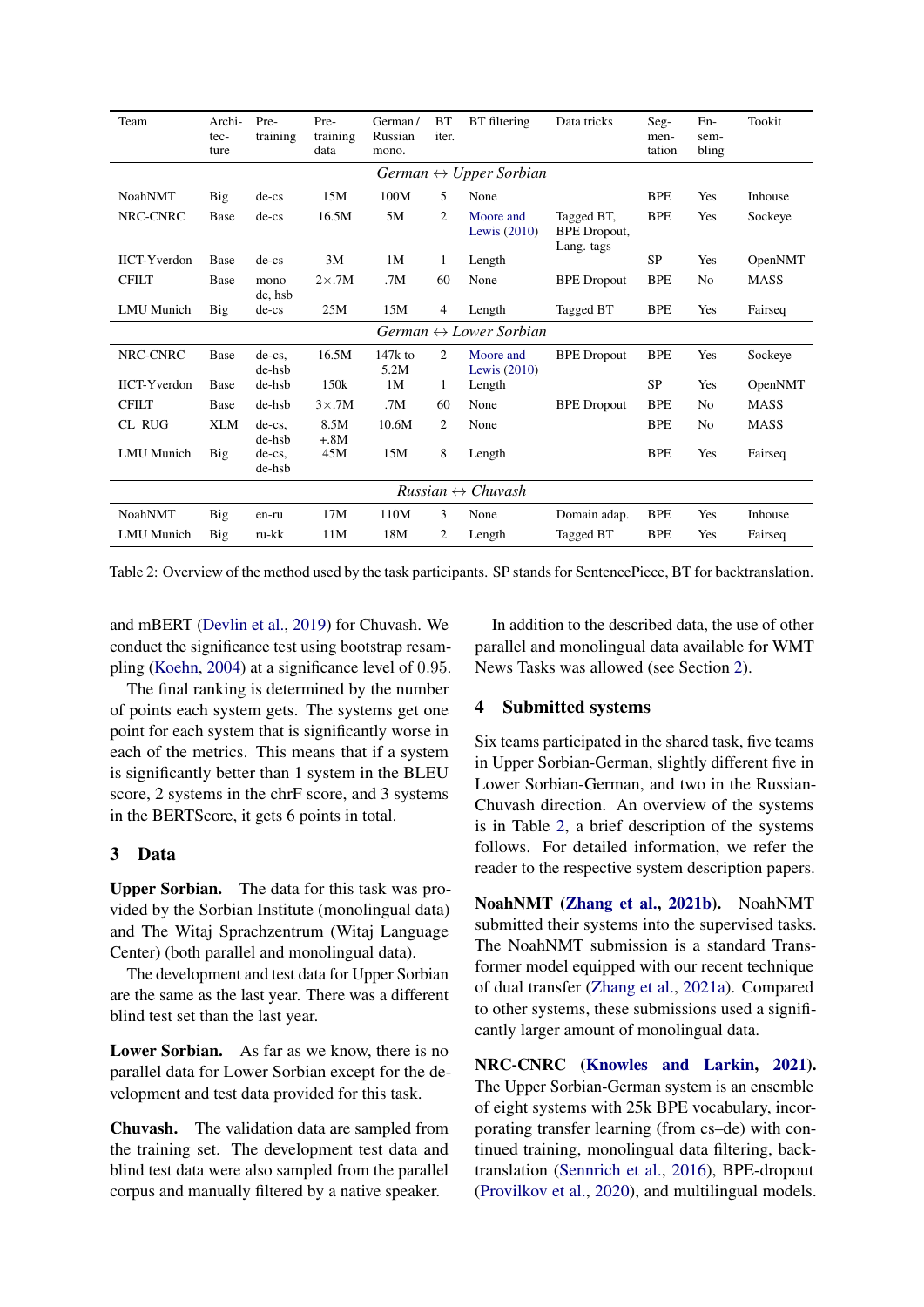<span id="page-3-0"></span>

| Upper Sorbian $\rightarrow$ German |                        |                        |                        | German $\rightarrow$ Upper Sorbian |                                    |                       |                        |                    |                                       |
|------------------------------------|------------------------|------------------------|------------------------|------------------------------------|------------------------------------|-----------------------|------------------------|--------------------|---------------------------------------|
| Team                               | <b>BLEU</b>            | chrF                   | <b>BERTScore</b>       | Points                             | Team                               | <b>BLEU</b>           | chrF                   | <b>BERTScore</b>   | Points                                |
| NRC-CNRC                           | 67.3<br>$\sqrt{3}$     | 83.6<br>$\overline{3}$ | .981<br>$\overline{4}$ | 10                                 | NRC-CNRC                           | 66.3<br>$\sqrt{3}$    | 83.7<br>$\sqrt{3}$     |                    |                                       |
| <b>NoahNMT</b>                     | 67.7<br>$\sqrt{3}$     | 83.4<br>$\sqrt{3}$     | .981<br>$\sqrt{3}$     | $\overline{9}$                     | <b>NoahNMT</b>                     | 65.9<br>$\sqrt{3}$    | 83.3<br>$\sqrt{3}$     |                    |                                       |
| <b>LMU</b>                         | 64.3<br>$\sqrt{2}$     | 81.9<br>$\sqrt{2}$     | .979<br>$\sqrt{2}$     | 6                                  | <b>LMU</b>                         | 63.3<br>$\Box$        | 81.9<br>$\sqrt{2}$     |                    |                                       |
| <b>IICT-Yverdon</b>                | 61.4<br> 0             | 80.2<br> 0             | .976<br>$\overline{1}$ |                                    | <b>CFILT</b>                       | 60.2<br>$\sqrt{0}$    | 79.6<br> 0             |                    |                                       |
| <b>CFILT</b>                       | 60.1<br>$\boxed{0}$    | 79.2<br>$\boxed{0}$    | .975<br>$\overline{0}$ | $\overline{0}$                     | <b>IICT-Yverdon</b>                | 61.6<br>$\boxed{0}$   | 80.6<br>$\boxed{0}$    |                    | $\frac{6}{\frac{3}{0}}$ $\frac{1}{0}$ |
| Lower Sorbian $\rightarrow$ German |                        |                        |                        |                                    | German $\rightarrow$ Lower Sorbian |                       |                        |                    |                                       |
| Team                               | <b>BLEU</b>            | chrF                   | <b>BERTScore</b>       | Points                             | Team                               | <b>BLEU</b>           | chrF                   | <b>BERTScore</b>   | Points                                |
| NRC-CNRC                           | 33.5<br>$\overline{1}$ | 63.8<br>$\Box$         | .953<br>$\sqrt{2}$     | $\overline{4}$                     | NRC-CNRC                           | 29.9<br>$\sqrt{3}$    | 59.9<br>$\sqrt{3}$     |                    | 6                                     |
| <b>CL_RUG</b>                      | 32.4<br>$\vert$        | 62.2<br>$\Box$         | .953<br>$\sqrt{2}$     | 4                                  | LMU                                | 27.5<br>$\sqrt{3}$    | 57.9<br>$\sqrt{3}$     |                    | 6                                     |
| <b>LMU</b>                         | 33.3<br>$\vert$        | 62.0<br>$\Box$         | .952<br>$\vert$        | $\overline{\overline{3}}$          | CL_RUG                             | 24.1<br>$\sqrt{2}$    | 54.2<br>$\sqrt{2}$     |                    | $\frac{1}{4}$                         |
| <b>CFILT</b>                       | 5.9<br>$\overline{0}$  | 31.6<br> 0             | .884<br>$\overline{0}$ | $\boxed{0}$                        | <b>IICT-Yverdon</b>                | 8.0<br>$\overline{0}$ | 32.1<br>$\Box$         |                    |                                       |
|                                    |                        |                        |                        |                                    | <b>CFILT</b>                       | 6.4<br>$\boxed{0}$    | 29.0<br>$\sqrt{0}$     |                    | $\frac{1}{0}$                         |
| Chuvash $\rightarrow$ Russian      |                        |                        |                        |                                    | Russian $\rightarrow$ Chuvash      |                       |                        |                    |                                       |
| Team                               | <b>BLEU</b>            | chrF                   | <b>BERTScore</b>       | Points                             | Team                               | <b>BLEU</b>           | chrF                   | <b>BERTScore</b>   | Points                                |
| <b>NoahNMT</b>                     | 23.4<br>$\overline{0}$ | 47.6<br>$\sqrt{0}$     | .944<br>$\Box$         | $\mathbf{1}$                       | <b>NoahNMT</b>                     | 22.1<br>$\sqrt{0}$    | 51.3<br>$\overline{0}$ | .857<br>$\Box$     | $\overline{1}$                        |
| LMU                                | 22.0<br> 0             | 46.3<br>$\sqrt{0}$     | .942<br>$\sqrt{0}$     | $\boxed{0}$                        | <b>LMU</b>                         | 20.9<br>$\sqrt{0}$    | 50.1<br>$\sqrt{0}$     | .856<br>$\sqrt{0}$ | $\overline{0}$                        |

Table 3: The main results of the task. Points awarded in the particular metrics are in gray.

In the opposite direction, the submission is an ensemble of 7 systems. The Lower Sorbian-German and German-Lower Sorbian systems are ensembles of 2 and 4 systems, respectively, with 20k BPE vocabulary, incorporating transfer learning from hsb–de and de-hsb systems along with iterative backtranslation.

IICT-Yverdon [\(Atrio et al.,](#page-4-3) [2021\)](#page-4-3). The system used the Transformer architecture with backtranslation of large German corpora and parentlanguage initialization using Czech-German data. The final submission is an ensemble of different models with some changes in their training setups to maximize the diversity among the models.

CFILT. The submitted systems cover four language pairs: German↔Upper Sorbian German↔Lower Sorbian. For de↔hsb, the system was pre-trained using the MASS objective [\(Song et al.,](#page-6-3) [2019\)](#page-6-3) and finetuned using iterative back-translation. Final finetuning is performed using the provided parallel data for the translation objective. For de $\leftrightarrow$ dsb, no parallel data is provided in the task. The final de $\leftrightarrow$ hsb model is used for initialization of the de $\leftrightarrow$ dsb model, which is further trained using iterative back-translation, using the same vocabulary as used in the de $\leftrightarrow$ hsb model.

CL\_RUG [\(Edman et al.,](#page-5-16) [2021\)](#page-5-16). CL\_RUG's submission uses the MASS model, focusing pretraining on 2 languages at a time, from least to most related to Lower Sorbian. The largest improvement comes from a novel method for initializing the Lower Sorbian word embeddings from Upper Sorbian, using a bilingual dictionary created in an unsupervised fashion.

LMU Munich [\(Libovický and Fraser,](#page-5-17) [2021\)](#page-5-17). The LMU submissions for all tasks are Transformer models first pre-trained on related languages and then finetuned on the low-resource languages. For the Sorbian languages, the systems are pre-trained on German–Czech translation. The system is finetuned using the authentic German–Upper Sorbian data, which is the starting point for four iterations of tagged back-translation. The unsupervised German–Lower Sorbian translation is trained by iterative backtranslation using the monolingual data only. The Upper Sorbian–German system is used to generate the first translation of Lower Sorbian. The Russian–Chuvash systems were pretrained on Russian–Kazakh translation and finetuned using the provided parallel data.

## 5 Results

The results are presented in Table [3.](#page-3-0) The most successful teams were NRC-CNRC, which was the best or on par with the best systems in all Sorbian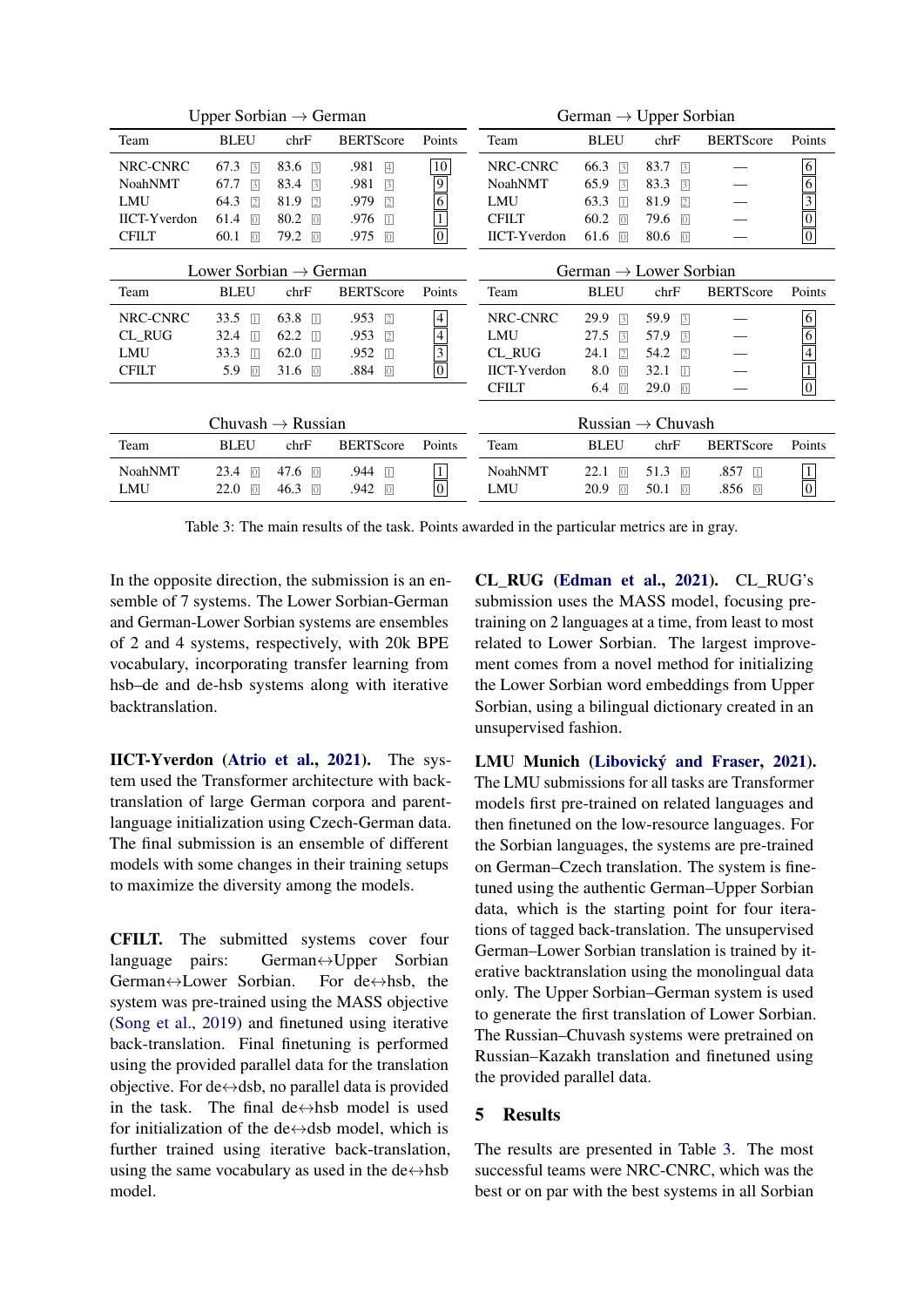tasks, and NoahNMT which were the best in the Chuvash tasks, on par with the best systems in German-Upper Sorbian translation and the second in the Upper Sorbian-German direction.

In German-Upper Sorbian translation, the best two systems, NRC-CNRC and NoahNMT reach very similar results although they use significantly different sizes of monolingual data for backtranslation. NRC-CNRC manage to compensate for the smaller data size by accumulating minor tricks including monolingual data selection [\(Moore and](#page-5-10) [Lewis,](#page-5-10) [2010\)](#page-5-10), tagged backtranslation [\(Caswell](#page-4-4) [et al.,](#page-4-4) [2019\)](#page-4-4), BPE dropout [\(Provilkov et al.,](#page-5-15) [2020\)](#page-5-15), and language tags in multilingual training. LMU, which used data of a similar size to NRC-CNRC but did not use most of the further tricks, ranked below these two.

In Upper Sorbian-German translation, all teams used German-Czech parallel data for pre-training, except for CFILT who only used monolingual data for pre-training and scored 0 points in both directions.

In the unsupervised German-Lower Sorbian task, CL\_RUG ranked on par with NRC-CNRC in translation into German (despite not using ensembling), but at third place in the opposite direction. This suggests that CL\_RUG's innovative vocabulary transfer method works better on the encoder side than on the decoder side.

In the Russian-Chuvash translation, Noah-NMT outperformed LMU Munich by using larger datasets and a more advanced transfer learning technique.

### 6 Conclusions

In WMT 2021 shard task on Unsupervised and Very Low Resource MT, we created realistic benchmarks for low-resource minority language which reflect the needs of the language communities trying to preserve their languages. In the task, we provided the participants with comprehensive resources for translation between German and Upper and Lower Sorbian and for translation between Russian and Chuvash. We hope that this will increase the interest of the community in these languages.

The six teams that participated in the task used state-of-the-art MT techniques to develop highquality systems. The main technical takeaways from the results are that pre-training on parallel data in related languages is important and that carefully applying known tricks can to a large extent compensate for using smaller datasets.

### Acknowledgments

This work was also supported by the European Research Council under the European Union's Horizon 2020 research and innovation program (grant agreement #640550) and by the DFG (grant FR 2829/4-1). Thanks very much to coorganizers: Hauke Bartels – Sorbian Institute, Olaf Langner – Witaj Sprachzentrum, Marcin Szczepanski – Sorbian Institute, Alexander Antonov – Chuvash Language Laboratory. Many thanks also to Tom Kocmi and Christian Federmann from Microsoft for providing an instance of Ocelot for the system submissions.

#### **References**

- <span id="page-4-2"></span>Željko Agić and Ivan Vulić. 2019. [JW300: A wide](https://doi.org/10.18653/v1/P19-1310)[coverage parallel corpus for low-resource languages.](https://doi.org/10.18653/v1/P19-1310) In *Proceedings of the 57th Annual Meeting of the Association for Computational Linguistics*, pages 3204–3210, Florence, Italy. Association for Computational Linguistics.
- <span id="page-4-3"></span>Àlex R. Atrio, Gabriel Luthier, Axel Fahy, Giorgos Vernikos, Andrei Popescu-Belis, and Ljiljana Dolamic. 2021. The iict-yverdon system for the wmt 2021 unsupervised mt and very low resource supervised mt task. In *Proceedings of the Sixth Conference on Machine Translation*. Association for Computational Linguistics.
- <span id="page-4-1"></span>Loïc Barrault, Ondřej Bojar, Marta R. Costa-jussà, Christian Federmann, Mark Fishel, Yvette Graham, Barry Haddow, Matthias Huck, Philipp Koehn, Shervin Malmasi, Christof Monz, Mathias Müller, Santanu Pal, Matt Post, and Marcos Zampieri. 2019. [Findings of the 2019 conference on machine transla](https://doi.org/10.18653/v1/W19-5301)[tion \(WMT19\).](https://doi.org/10.18653/v1/W19-5301) In *Proceedings of the Fourth Conference on Machine Translation (Volume 2: Shared Task Papers, Day 1)*, pages 1–61, Florence, Italy. Association for Computational Linguistics.
- <span id="page-4-0"></span>Ondřej Bojar, Christian Federmann, Mark Fishel, Yvette Graham, Barry Haddow, Philipp Koehn, and Christof Monz. 2018. [Findings of the 2018 con](https://doi.org/10.18653/v1/W18-6401)[ference on machine translation \(WMT18\).](https://doi.org/10.18653/v1/W18-6401) In *Proceedings of the Third Conference on Machine Translation: Shared Task Papers*, pages 272–303, Belgium, Brussels. Association for Computational Linguistics.
- <span id="page-4-4"></span>Isaac Caswell, Ciprian Chelba, and David Grangier. 2019. [Tagged back-translation.](https://doi.org/10.18653/v1/W19-5206) In *Proceedings of the Fourth Conference on Machine Translation (Volume 1: Research Papers)*, pages 53–63, Florence, Italy. Association for Computational Linguistics.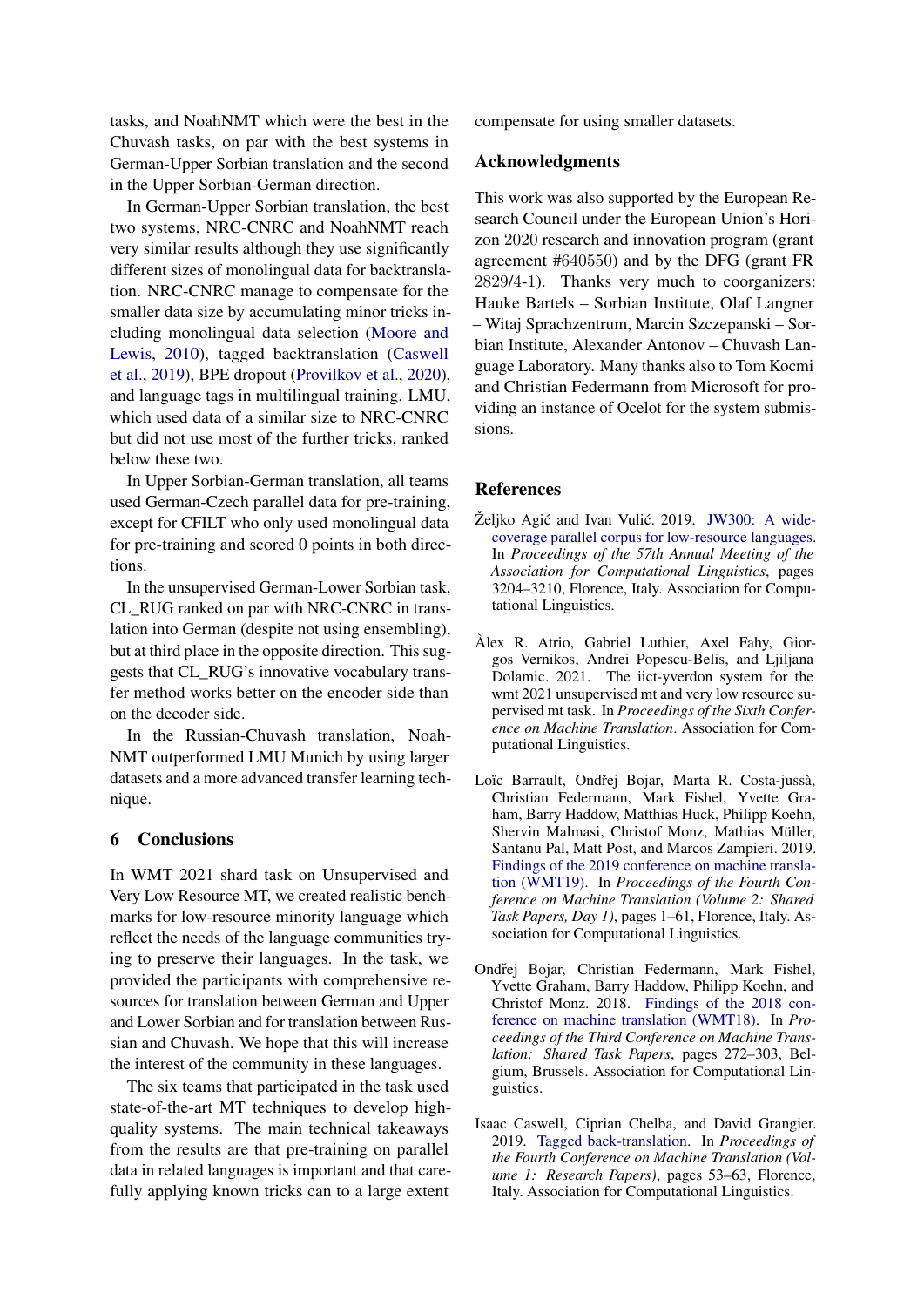- <span id="page-5-9"></span>Alexis Conneau, Kartikay Khandelwal, Naman Goyal, Vishrav Chaudhary, Guillaume Wenzek, Francisco Guzmán, Edouard Grave, Myle Ott, Luke Zettlemoyer, and Veselin Stoyanov. 2020. [Unsupervised](https://doi.org/10.18653/v1/2020.acl-main.747) [cross-lingual representation learning at scale.](https://doi.org/10.18653/v1/2020.acl-main.747) In *Proceedings of the 58th Annual Meeting of the Association for Computational Linguistics*, pages 8440– 8451, Online. Association for Computational Linguistics.
- <span id="page-5-11"></span>Jacob Devlin, Ming-Wei Chang, Kenton Lee, and Kristina Toutanova. 2019. [BERT: Pre-training of](https://doi.org/10.18653/v1/N19-1423) [deep bidirectional transformers for language under](https://doi.org/10.18653/v1/N19-1423)[standing.](https://doi.org/10.18653/v1/N19-1423) In *Proceedings of the 2019 Conference of the North American Chapter of the Association for Computational Linguistics: Human Language Technologies, Volume 1 (Long and Short Papers)*, pages 4171–4186, Minneapolis, Minnesota. Association for Computational Linguistics.
- <span id="page-5-16"></span>Lukas Edman, Ahmet Üstün, Antonio Toral, and Gertjan van Noord. 2021. Unsupervised translation of german–lower sorbian: Exploring training and novel transfer methods on a low-resource language. In *Proceedings of the Sixth Conference on Machine Translation*. Association for Computational Linguistics.
- <span id="page-5-2"></span>Alexander Fraser. 2020. [Findings of the WMT 2020](https://aclanthology.org/2020.wmt-1.80) [shared tasks in unsupervised MT and very low re](https://aclanthology.org/2020.wmt-1.80)[source supervised MT.](https://aclanthology.org/2020.wmt-1.80) In *Proceedings of the Fifth Conference on Machine Translation*, pages 765–771, Online. Association for Computational Linguistics.
- <span id="page-5-13"></span>Rebecca Knowles and Samuel Larkin. 2021. NRC– CNRC systems for upper sorbian-german and lower sorbian-german machine translation 2021. In *Proceedings of the Sixth Conference on Machine Translation*. Association for Computational Linguistics.
- <span id="page-5-5"></span>Tom Kocmi, Christian Federmann, Roman Grundkiewicz, Marcin Junczys-Dowmunt, Hitokazu Matsushita, and Arul Menezes. 2021. [To ship or not to](http://arxiv.org/abs/2107.10821) [ship: An extensive evaluation of automatic metrics](http://arxiv.org/abs/2107.10821) [for machine translation.](http://arxiv.org/abs/2107.10821) *CoRR*, abs/2107.10821.
- <span id="page-5-12"></span>Philipp Koehn. 2004. [Statistical significance tests](https://aclanthology.org/W04-3250) [for machine translation evaluation.](https://aclanthology.org/W04-3250) In *Proceedings of the 2004 Conference on Empirical Methods in Natural Language Processing*, pages 388– 395, Barcelona, Spain. Association for Computational Linguistics.
- <span id="page-5-1"></span>Samuel Läubli, Sheila Castilho, Graham Neubig, Rico Sennrich, Qinlan Shen, and Antonio Toral. 2020. [A set of recommendations for assessing human](https://doi.org/10.1613/jair.1.11371)[machine parity in language translation.](https://doi.org/10.1613/jair.1.11371) *J. Artif. Intell. Res.*, 67:653–672.
- <span id="page-5-17"></span>Jindřich Libovický and Alexander Fraser. 2021. The lmu munich systems for the wmt21 unsupervised and very low-resource translation task. In *Proceedings of the Sixth Conference on Machine Translation*. Association for Computational Linguistics.
- <span id="page-5-4"></span>Benjamin Marie, Atsushi Fujita, and Raphael Rubino. 2021. [Scientific credibility of machine translation](https://doi.org/10.18653/v1/2021.acl-long.566) [research: A meta-evaluation of 769 papers.](https://doi.org/10.18653/v1/2021.acl-long.566) In *Proceedings of the 59th Annual Meeting of the Association for Computational Linguistics and the 11th International Joint Conference on Natural Language Processing (Volume 1: Long Papers)*, pages 7297– 7306, Online. Association for Computational Linguistics.
- <span id="page-5-3"></span>Nitika Mathur, Timothy Baldwin, and Trevor Cohn. 2020. [Tangled up in BLEU: Reevaluating the eval](https://doi.org/10.18653/v1/2020.acl-main.448)[uation of automatic machine translation evaluation](https://doi.org/10.18653/v1/2020.acl-main.448) [metrics.](https://doi.org/10.18653/v1/2020.acl-main.448) In *Proceedings of the 58th Annual Meeting of the Association for Computational Linguistics*, pages 4984–4997, Online. Association for Computational Linguistics.
- <span id="page-5-10"></span>Robert C. Moore and William Lewis. 2010. [Intelligent](https://aclanthology.org/P10-2041) [selection of language model training data.](https://aclanthology.org/P10-2041) In *Proceedings of the ACL 2010 Conference Short Papers*, pages 220–224, Uppsala, Sweden. Association for Computational Linguistics.
- <span id="page-5-6"></span>Kishore Papineni, Salim Roukos, Todd Ward, and Wei-Jing Zhu. 2002. [Bleu: a method for automatic eval](https://doi.org/10.3115/1073083.1073135)[uation of machine translation.](https://doi.org/10.3115/1073083.1073135) In *Proceedings of the 40th Annual Meeting of the Association for Computational Linguistics*, pages 311–318, Philadelphia, Pennsylvania, USA. Association for Computational Linguistics.
- <span id="page-5-0"></span>Martin Popel, Marketa Tomkova, Jakub Tomek, Łukasz Kaiser, Jakob Uszkoreit, Ondřej Bojar, and Zdeněk Žabokrtský. 2020. [Transforming machine](https://doi.org/10.1038/s41467-020-18073-9) [translation: a deep learning system reaches news](https://doi.org/10.1038/s41467-020-18073-9) [translation quality comparable to human profession](https://doi.org/10.1038/s41467-020-18073-9)[als.](https://doi.org/10.1038/s41467-020-18073-9) *Nature Communications*, 11(4381):1–15.
- <span id="page-5-7"></span>Maja Popović. 2015. [chrF: character n-gram F-score](https://doi.org/10.18653/v1/W15-3049) [for automatic MT evaluation.](https://doi.org/10.18653/v1/W15-3049) In *Proceedings of the Tenth Workshop on Statistical Machine Translation*, pages 392–395, Lisbon, Portugal. Association for Computational Linguistics.
- <span id="page-5-8"></span>Matt Post. 2018. [A call for clarity in reporting BLEU](https://doi.org/10.18653/v1/W18-6319) [scores.](https://doi.org/10.18653/v1/W18-6319) In *Proceedings of the Third Conference on Machine Translation: Research Papers*, pages 186– 191, Brussels, Belgium. Association for Computational Linguistics.
- <span id="page-5-15"></span>Ivan Provilkov, Dmitrii Emelianenko, and Elena Voita. 2020. [BPE-dropout: Simple and effective subword](https://doi.org/10.18653/v1/2020.acl-main.170) [regularization.](https://doi.org/10.18653/v1/2020.acl-main.170) In *Proceedings of the 58th Annual Meeting of the Association for Computational Linguistics*, pages 1882–1892, Online. Association for Computational Linguistics.
- <span id="page-5-14"></span>Rico Sennrich, Barry Haddow, and Alexandra Birch. 2016. [Improving neural machine translation mod](https://doi.org/10.18653/v1/P16-1009)[els with monolingual data.](https://doi.org/10.18653/v1/P16-1009) In *Proceedings of the 54th Annual Meeting of the Association for Computational Linguistics (Volume 1: Long Papers)*, pages 86–96, Berlin, Germany. Association for Computational Linguistics.